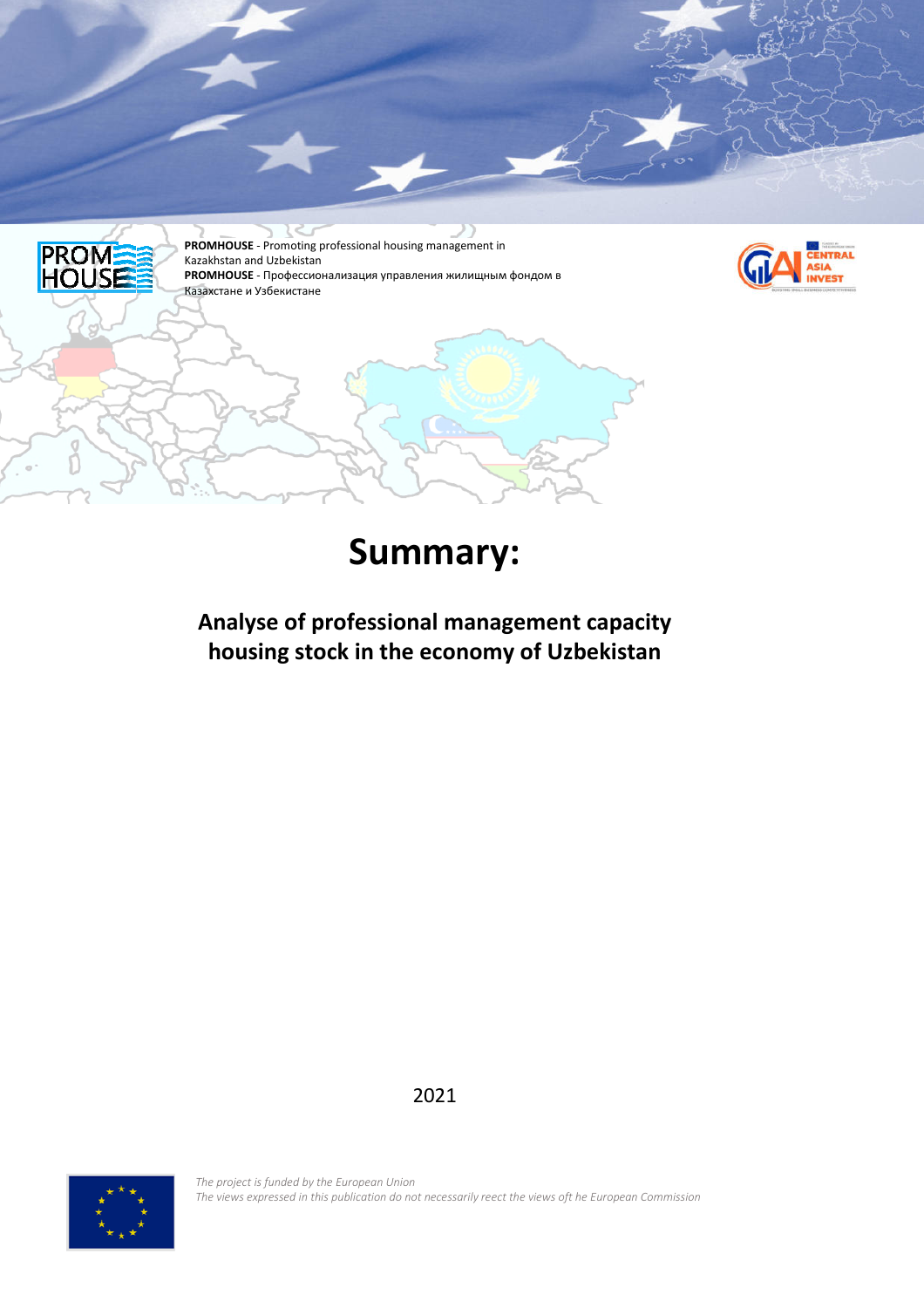# **Table of contents**

| $\mathbf{1}$ |     |                                                                                  |  |
|--------------|-----|----------------------------------------------------------------------------------|--|
|              | 1.1 |                                                                                  |  |
|              | 1.2 |                                                                                  |  |
|              | 1.3 |                                                                                  |  |
| 1.4<br>1.5   |     |                                                                                  |  |
|              |     |                                                                                  |  |
| 2            |     |                                                                                  |  |
|              | 2.1 |                                                                                  |  |
| 2.2          |     |                                                                                  |  |
|              | a.  | Management companies, service providers, HOAs and other authorities  9           |  |
|              | b.  | List of professions of employees of housing management companies and homeowners' |  |
|              |     |                                                                                  |  |
|              | c.  | Legislation for the implementation of housing management activities 11           |  |
| 3            |     |                                                                                  |  |
|              | 3.1 |                                                                                  |  |
|              | 3.2 |                                                                                  |  |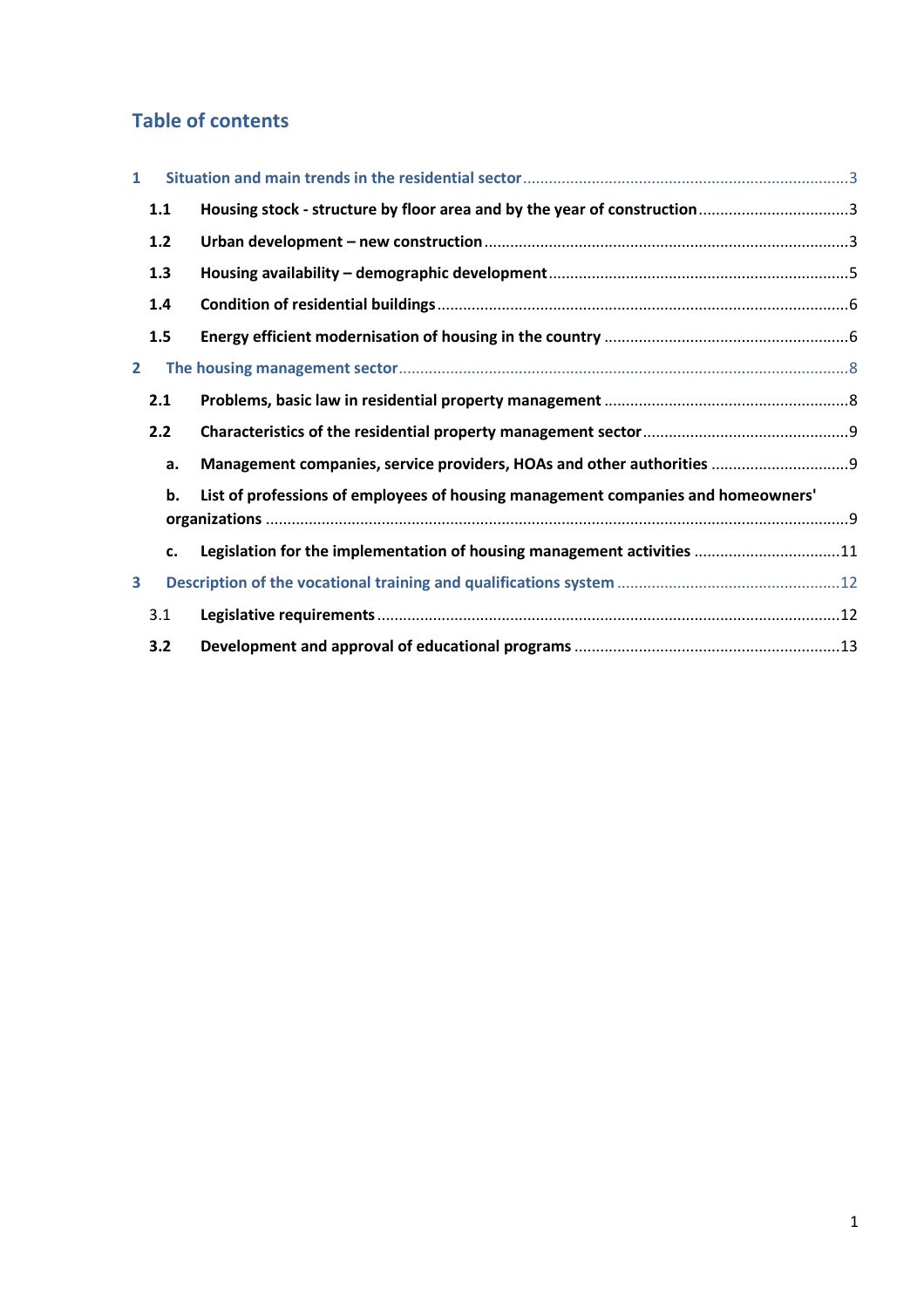#### **Introduction**

In recent years, in Kazakhstan and Uzbekistan, the need for professional management of residential real estate has increased significantly with the renewal of housing management legislation, which obliges homeowners to choose and implement a management method for their building. In both countries there is an acute shortage of qualified professionals for this area of housing management. *The PROMHOUSE project "Professionalization of Housing Management in Kazakhstan and Uzbekistan"* has set itself the task of satisfying this need by piloting the "Multi-Dwelling Unit Manager" and "Maintenance Supervisor" qualifications in vocational colleges and by developing an advanced training service in the partner associations of housing managers.

The aim of this analysis is first of all to find out the evidence for the need to increase the number of housing managers (both self-employed and management companies) and to improve their professional training. For this purpose, an overview of the housing stock in the partner countries is made - how many residential buildings exist, what is the rate of new construction and what is the housing demand of the population. The state and modernization of the residential buildings and the introduction of energy saving measures are also addressed. These issues are covered in chapter *1. Situation and main trends in the residential sector.* 

*Chapter 2. The housing management sector* outlines the main problems that are trying to be solved by a radical revision of the management of multi-family houses. In 2019, the Law of the Republic of Uzbekistan "On Management of Multi-dwelling units" was adopted and came into force on August 1, 2020. The analysis provides a description of the three modes of management of multi-dwelling units and an overview of the legislation for the implementation of housing management activities. In addition, the current list of professions of employees of management companies and homeowners' organizations is reviewed.

*Chapter 3. Description of the vocational training and qualifications system* describes the national qualifications system and the practical work that is being done to implement this system. Today, ministries and agencies are developing qualification frameworks and professional standards for professions and specialties in their fields. The prerequisites for vocational training and existing training opportunities are examined at legislative level. Educational programs (educational standards, qualification requirements, curricula and programs) are currently being developed for these professions and specialties, including the management and maintenance of residential buildings. These curricula aim to form competences based on professional standards. The partners have gathered the necessary information for their work concerning the procedure in Uzbekistan in order to introduce a new training program in the field of vocational education and training.

> *Larissa Schreckenbach, PROMHOUSE Project Manager, Housing Initiative for Eastern Europe (IWO), Berlin, Germany*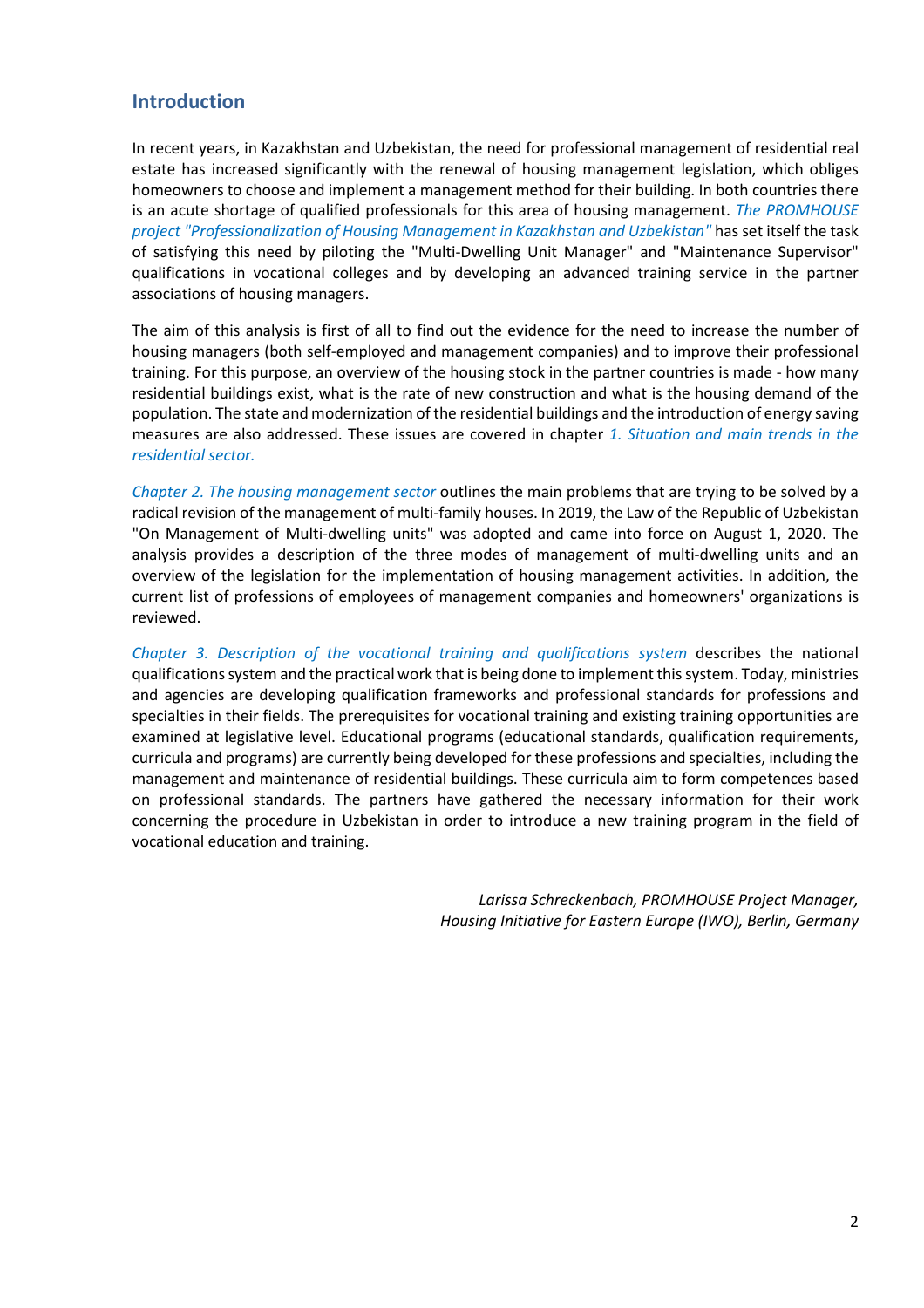# **1 Situation and main trends in the residential sector**

### **1.1 Housing stock - structure by floor area and by the year of construction**

According to the results of 2019, there are 34 513 multi-dwelling units in the Republic of Uzbekistan, including 14 457 two-storey houses; 1 156 three-storey houses; 13 167 four-storey houses; 3 653 five-storey houses; 66 six-storey houses; 305 seven-storey houses; 88 eight-storey houses; 1 490 nine-storey houses; 122 houses with ten and more storeys<sup>1</sup>. About 31% of multidwelling units (10,952 multi-dwelling units) are located in the city of Tashkent<sup>2</sup>.

In 2019, the housing stock of the Republic of Uzbekistan amounted to 536,8 million  $m^2$ . Between 2010 and 2019, this figure increased by 25%, showing an average annual growth of just over 12 million m<sup>2</sup>. Private ownership accounts for 99,4% of the total floor area of the housing stock.<sup>3</sup>

89% of all multi-family residential buildings in Uzbekistan were commissioned prior to 1990, while 61% were commissioned between 1967 and 1990. In terms of exterior wall construction, most buildings are made of brick and reinforced concrete (42% and 54% respectively)<sup>4</sup>.



*Figure 1.* 

*Age structure of the multi-dwelling building stock<sup>5</sup>*

### **1.2 Urban development – new construction**

According to the basic parameters of the *Program for Construction and Reconstruction of Affordable Multi-Dwelling Units in Urban Areas for 2017-2020*, 1 236 houses with 51 350 flats were envisaged to be built in Uzbekistan; and 355 houses with 14 757 flats were envisaged to be bult in 2020 (see Figure 2).

<sup>&</sup>lt;sup>1</sup> Ministry of Housing and Communal Services of the Republic of Uzbekistan, 2019

<sup>2</sup> Concept of the Development Strategy of the Republic of Uzbekistan until 2035

<sup>&</sup>lt;sup>3</sup> State Statistical Committee of the Republic of Uzbekistan

<sup>4</sup> State Statistical Committee of the Republic of Uzbekistan

<sup>5</sup> State Statistical Committee of the Republic of Uzbekistan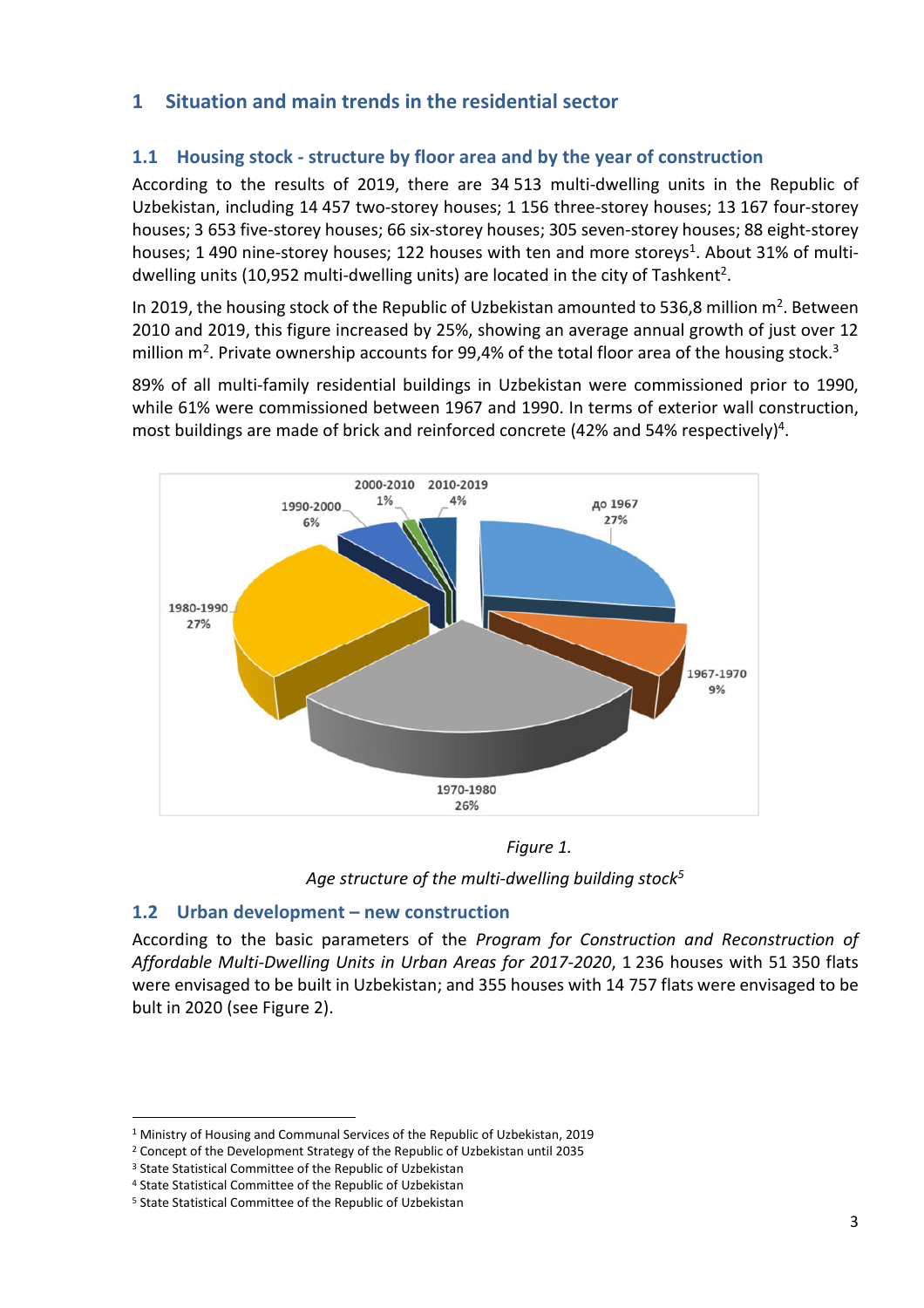

*Total: 1 236 multi-dwelling units; 51 350 flats Figure 2. Program for Construction and Reconstruction of Affordable Multi-Dwelling Units in Urban Areas for 2017 – 2020* 

Multi-storey multi-dwelling units with 30 000 flats were planned to be built in 2020.

The introduction of a mechanism under which the State Entrepreneurship Development Support Fund would provide private contractors with partial compensation of loan interest costs and a guarantee of up to 50% of the loan amount was determined.

The need to extend mortgages issued under the new procedure from 15 to 20 years and to raise the upper limit of the mortgage amount based on market requirements was noted.

*Presidential Decree No PP-3350 of 23 October 2017 "On additional measures for the effective implementation of the Program for Construction and Reconstruction of Affordable Multi-Dwelling Units in Urban Areas for 2017 – 2020 establishes that:* 

- The average down payment for the purchase of flats in affordable multi-dwelling units is maintained at 15%. As part of the implementation of the Program for 2019, a differentiated amount of the down payment based on the conditions for the sale of flats to young families, residents of dilapidated residential buildings and other categories of citizens who need to improve their housing conditions is being introduced;
- Land plots for the construction of affordable multi-dwelling units are granted in accordance with the established procedure by the Council of Ministers of the Republic of Karakalpakstan and the regional and municipal administrations exclusively in areas of high demand from the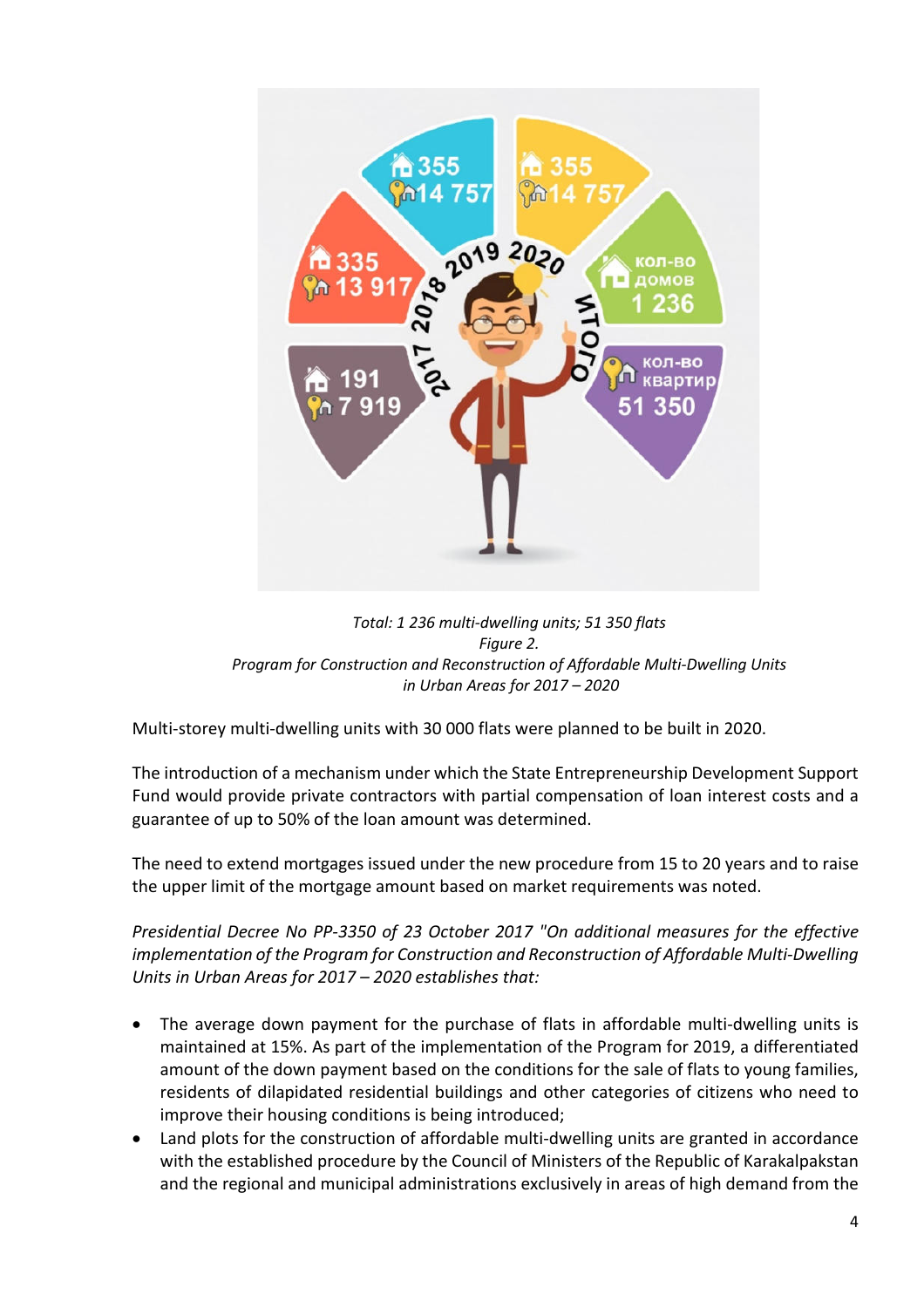population, based on applications from OOO IK "Uzshaharkurilishinvest" and participating commercial banks;

- Preparation of the construction site, demolition of buildings and transfer of utilities falling under the construction zone, as well as the construction of supply and intrasite networks of water supply, sewerage, electricity, gas supply and communications are carried out by the Council of Ministers of the Republic of Karakalpakstan, regional and municipal administrations, AO "Uzbekenergo", AO "Uztransgas" and AK "Uzbektelecom" at the expense of local budgets and own funds of operating organizations, respectively;
- Financing of the construction of multi-dwelling units is carried out as the list of potential borrowers and their initial contributions are formed in accordance with the established procedure.

At present, the total number of cities in Uzbekistan is 119. By 2030, this number is expected to increase to 135, mainly due to the transformation of large urban settlements and rural settlements, the main factor of which will be the creation of tourist and industrial centers, as well as satellite towns.

#### **1.3 Housing availability – demographic development**

The population of Uzbekistan grew by 60% between 1991 and 2019, meaning by 12,7 million people. From 2014 to 2018, the average annual population growth was about 552 000 people. The population growth, however, is even higher, as many residents have left the country during these years for economic reasons.

A study of the implementation of the *Program for Construction and Reconstruction of Affordable Multi-Dwelling Units in Urban Areas for 2017 – 2020* has shown that there is still a high demand for affordable housing in cities across the country.

More than 27,0 thousand needy families from cities and regions of the republic have applied to territorial commissions with the desire to purchase flats in affordable multi-dwelling units built within the framework of the Program in the coming years.

International organizations estimate that 145 000 flats need to be built annually to fully meet the population's housing needs.

Today, the republic is introducing a new system for the provision of housing in cities, towns and villages. From now on, the construction of houses will be carried out not by the state, but by the private sector. The state will support the demand for housing through the allocation of mortgage loans to the population on optimal conditions. Entrepreneurs will build houses with 13 750 flats in the capital and other cities using their own and borrowed funds. The entrepreneurs themselves will also take care of the design of the houses. The plots of land for building the houses will be allocated through auctions. Connection of houses to water supply and sewage networks, as well as construction of access roads will be financed from the national and local budgets. In 2021, about 1 trillion soums in subsidies will be allocated from the budget, thanks to which 16 000 families will be able to buy an apartment or a house in towns and villages. Document collection will be simplified. The population will not have to visit several authorities in order to collect the package of documents required for obtaining subsidies. Applications will be considered by standing commissions at the territorial offices of the Ministry of Economic Development and Poverty Reduction of the Republic of Uzbekistan, which will draw up a target list of low-income families.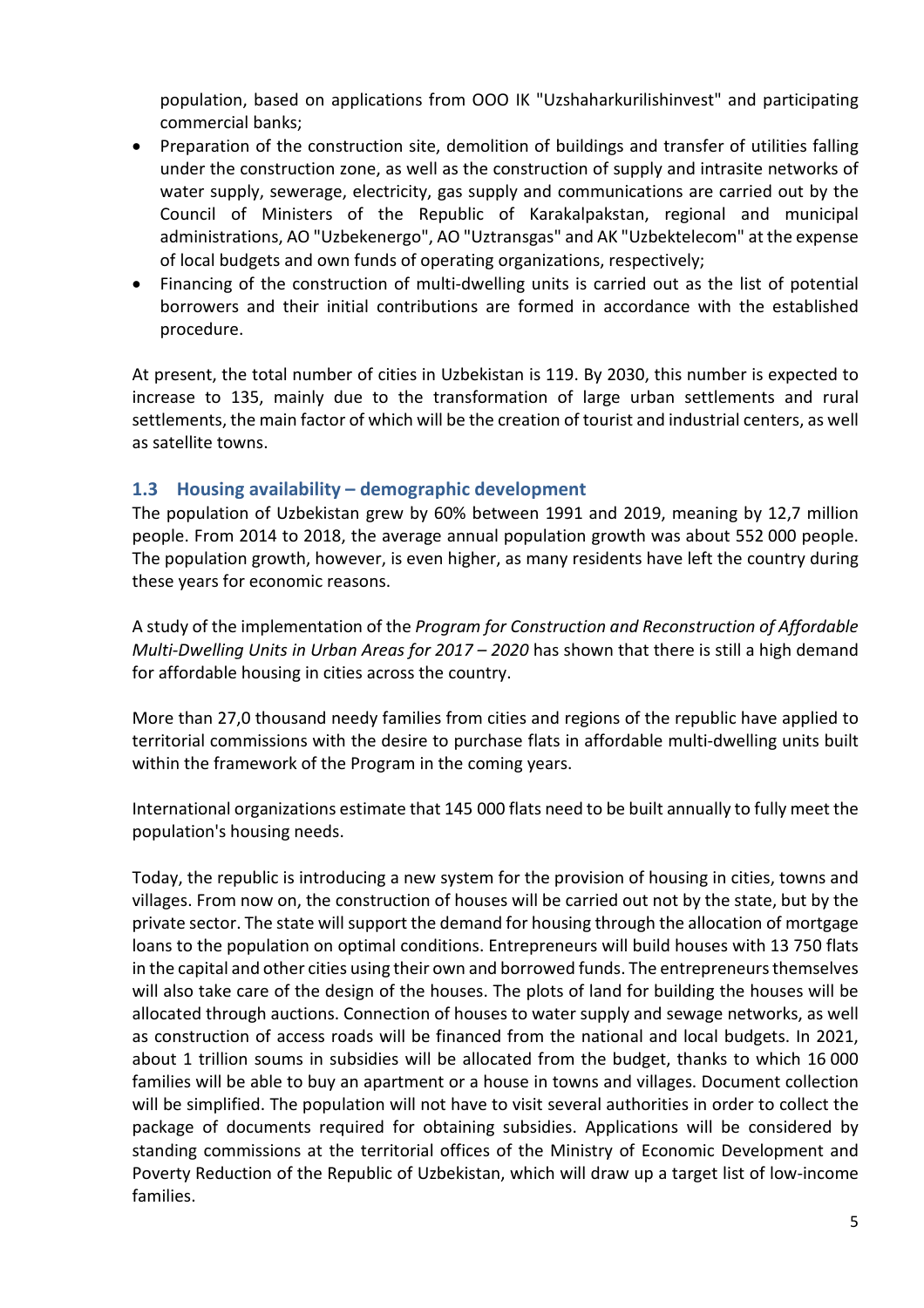Pursuant to *Presidential Decree No UP-5886 of 28 November 2019 "On Additional Measures to Improve Mortgage Lending Mechanisms"*, a new procedure for providing housing within the framework of mortgage lending has been introduced in order to further expand mortgage lending, create conditions for the development of private contractors, introduce new mechanisms for supporting people in need of better housing conditions, rationally use land resources and increase the urbanization of settlements. This procedure is based on the market principles and includes following measures:

- In order to provide the mortgage market with long-term resources, the Ministry of Finance of the Republic of Uzbekistan places money in commercial banks on market terms for a period of 15 years;
- Commercial banks provide mortgage loans to the population using their own funds and funds allocated by the Ministry of Finance of the Republic of Uzbekistan;
- Mortgage loans are provided at the market rate at the expense of funds allocated to commercial banks by the Ministry of Finance, with a ceiling on the amount of the loan per borrower and with the borrower's right to independently choose the location and size of the dwelling;
- Individuals, including those with low income and in need of better housing conditions, are paid subsidies from the State budget to compensate for part of the down payment and (or) interest on the mortgage loan.

A draft presidential decree *"On the Adoption of a Comprehensive Socio-Economic Development Concept for the Period up to 2030"* is currently being prepared. The draft provides that by 2030, Uzbekistan will join the group of countries with above-average incomes, reduce tension in the labour market, ensure income growth and poverty reduction by half, increase life expectancy to 78-80 years and reduce mortality by one and a half times. The forecast is for full satisfaction of public demand for housing (at least 20 sqm of living space per person), quality drinking water (100%), electricity (100%), and the halving of poverty by 2030.

### **1.4 Condition of residential buildings**

There are currently 34 584 multi-dwelling units in the Republic of Uzbekistan, with a total of 1 197 318 flats and 4 227 358 people living in them, which represents 12,8% of the country's population. Of the 34 584 houses, 13 609 don't need repair; 20 520, on the contrary, are in need of repair and 455 are in disrepair (Figure 3).

Multi-dwelling units are managed by 4 361 homeowners associations and 256 professional housing management companies.

According to available data, as of 2014, only 4% of residential buildings have in-house heat metering devices. In Tashkent, only 2% of multi-dwelling units (181 buildings) are equipped with heat meters; 50% of flats are equipped with hot water metering devices; and 60% of flats are equipped with cold water metering devices<sup>6</sup>.

### **1.5 Energy efficient modernization of housing in the country**

Today, the main priority of our state in this area is the widespread introduction of energy-saving technologies and alternative energy sources in the economy, the social sphere and in multidwelling units.

<sup>&</sup>lt;sup>6</sup> «Energy Efficiency in Buildings: A Hidden Resource for Sustainable Development in Uzbekistan». Centre for Energy Efficiency in the framework of the UNDP/GEF project, 2014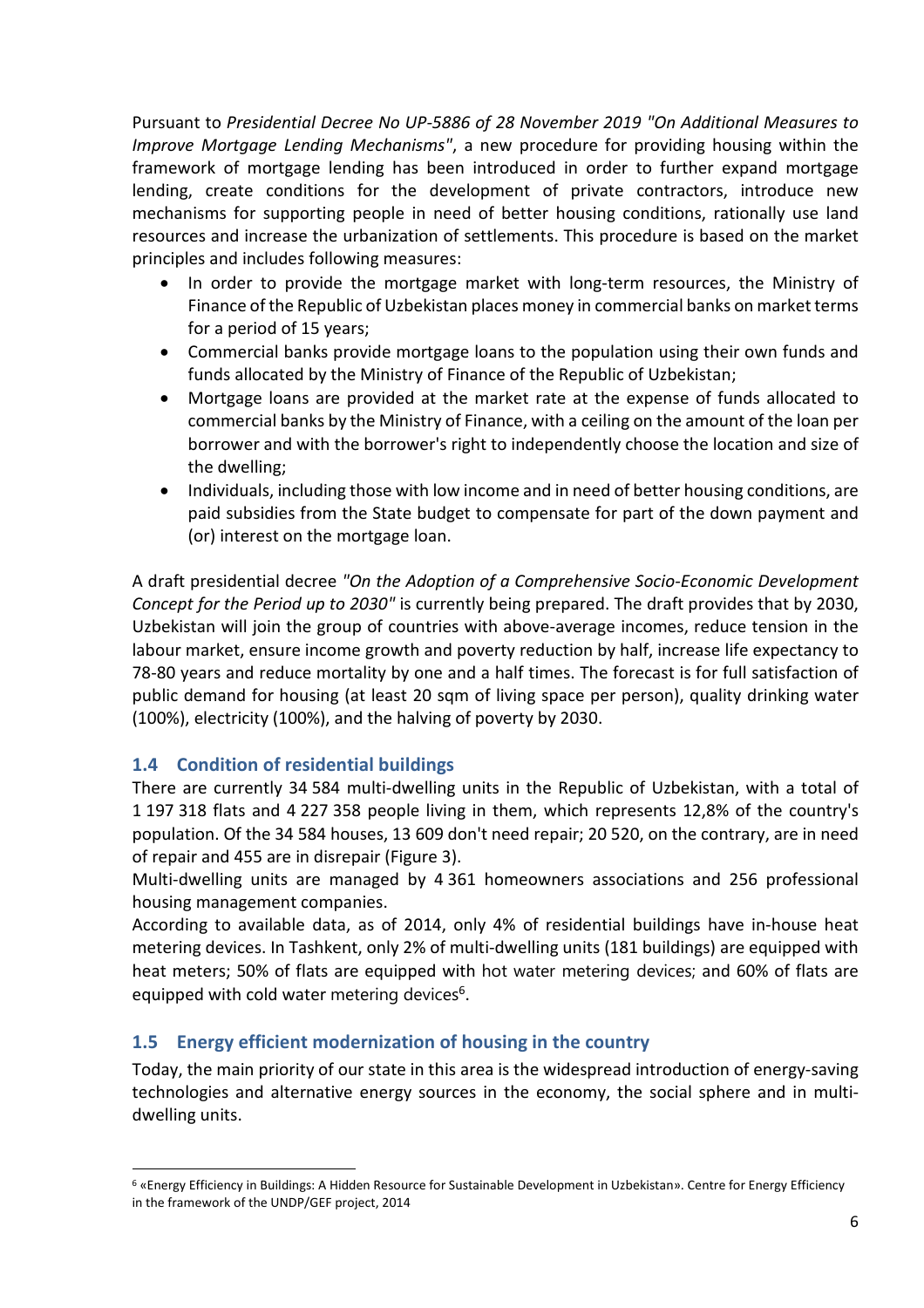The basic principles of state policy for improving energy efficiency in multi-dwelling units are defined in the *Law of the Republic of Uzbekistan "On Rational Use of Energy"<sup>7</sup>* (hereinafter referred to as the Law), which was adopted in 1997. The Law was substantially amended in 2020 to encourage the reduction of energy consumption in economic sectors and the social sphere, as well as to ensure the efficient use of fuel and energy resources. A new draft Law *"On Energy Saving and Energy Efficiency"* is currently being prepared.*<sup>8</sup>*

Priority areas and tasks for the implementation of state policy in the area of efficient energy use, including in buildings, are also defined and specified by *Resolutions and Decrees of the President of the Republic of Uzbekistan:* 

- From 01.01.2018, when designing, reconstructing, constructing and commissioning buildings and structures of state bodies and institutions, as well as multi-dwelling housing stock, it is compulsory to check their compliance with urban planning norms and regulations with regard to the use of energy efficient and energy saving technologies<sup>9</sup>;
- From 01.01.2020, when designing, reconstructing and constructing all buildings and structures, except for individual housing construction, the following shall be compulsory<sup>10</sup>: ensuring the energy efficiency of buildings in accordance with the building code; providing an energy performance section for buildings and structures, taking into account the requirements of the building code in the examination of project documentation.
- From 01.01.2020, residential buildings must be equipped with energy efficient and energy saving equipment at the stage of design and construction works. Besides that, the buildings must obtain an energy audit certificate before being commissioned, except for BREEAM and LEED certified buildings<sup>11</sup>.

In 2020, the President of the Republic of Uzbekistan tasked the Ministry of Housing and Communal Services, the Ministry of Economic Development and Poverty Reduction, the Ministry of Energy, the Ministry of Construction and the local authorities to develop a targeted *Program for 2020 – 2022 to Reduce Energy Consumption in Multi-Storey Residential Buildings* for heating and cooling purposes in all regions of the Republic by improving thermal protection of buildings as well as by introducing energy efficient technologies and renewable energy sources $^{12}$ .

The Ministry of Construction together with other interested ministries and departments have been instructed to develop a procedure for energy auditing of buildings and structures, issuing a passport of compliance with the established urban planning norms and rules or an opinion on the need to eliminate exceedances of the relevant norms. It also necessary to develop a procedure determining the energy efficiency class of buildings and structures, as well as to carry out critical examination of the existing urban planning norms and rules, ensuring their revision and state registration.

<sup>8</sup> Paragraph 12 (item "b", part 3) of Presidential Decree No. PP-4779 of 10.07.2020 "On additional measures to reduce the dependence of economic sectors on fuel and energy products by improving the energy efficiency of the economy and the use of available resources", https://lex.uz/ru/docs/4890075

<sup>12</sup> Paragraph 11 of Presidential Decree No. PP-4779 of 10.07.2020 "On additional measures to reduce the dependence of economic sectors on fuel and energy products by improving the energy efficiency of the economy and the use of available resources", https://lex.uz/ru/docs/4890075

<sup>&</sup>lt;sup>7</sup> Law of the Republic of Uzbekistan "On Rational Use of Energy", 25.04.1997, No. 412-I, <u>https://www.lex.uz/acts/2054</u>

<sup>&</sup>lt;sup>9</sup> Paragraph 2 (part 4 (a)) of Presidential Decree No. PP-3379 of 08.11.2017, https://lex.uz/ru/docs/3405582

<sup>10</sup> Paragraphs 1 (item "b"), 8 (item "a") of Presidential Decree No. PP-4422 of 22.08.2019, https://lex.uz/ru/docs/4486127 <sup>11</sup> Paragraph 1 (item "d") of Presidential Decree No. UP-5577 of 14 November 2018, https://lex.uz/docs/4060068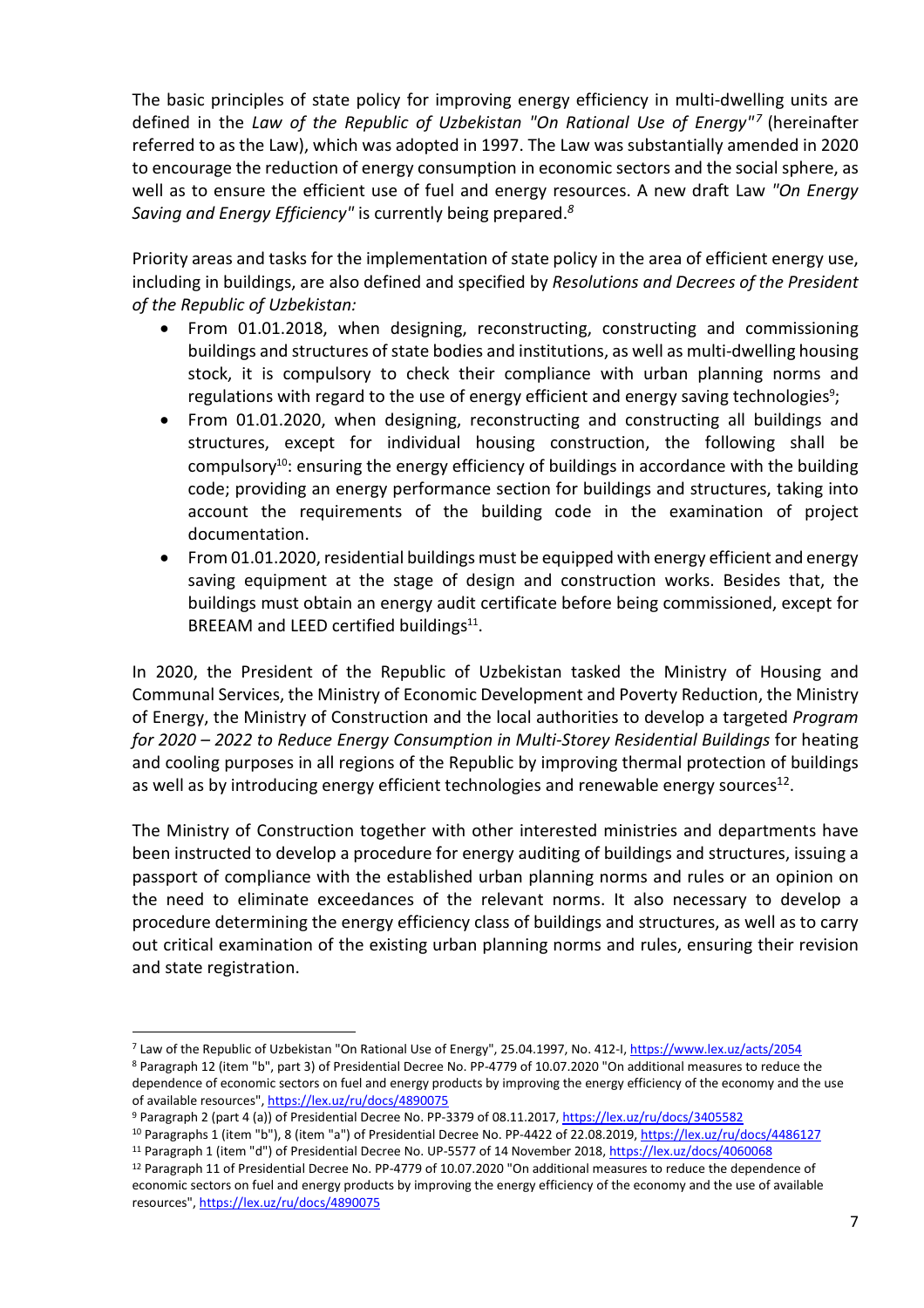Achieving energy efficiency in existing buildings and multi-dwelling units through systematic modernization of equipment using modern technologies and materials and through energy efficient refurbishment (rehabilitation) has been studied based on foreign experience; *a Concept of Cooperation between the German Energy Agency (dena) and the Ministry of Housing and Communal Services* was developed in 2019. The aim of this Cooperation Concept is to implement energy pilot projects in Nukus, and to prepare proposals for the national housing program of the Republic of Uzbekistan. The project cooperation between *dena* and *the Ministry of Housing and Communal Service* continues to develop. The Association of Professional Housing Managers and Maintenance Organizations is following the progress of the project.

# **2 The housing management sector**

#### **2.1 Problems and basic law in residential property management**

Relations regarding the establishment and operation of private homeowners' associations in multi-dwellings units are currently regulated by Law No ZRU-32 of 12 April 2006 "On Private Homeowners' Associations".

However, the analysis of the situation in this area has revealed a number of problematic and unresolved issues related to the activities of associations in the management, maintenance, operation and repair of multi-dwelling units. In particular:

- In accordance with applicable laws, associations are established for joint management and maintenance, security and repair of housing stock, and for the use of common property of private premises owners in a multi-dwelling unit. However, in practice, associations do not fully perform their duties arising from this provision of the law; works on capital and current repairs of the common property of the multi-dwelling units are performed poorly; there is misuse of the loan funds allocated for these purposes and unjustified increase in mandatory fees, which leads to dissatisfaction on the part of the premises owners of the multi-dwelling unit. Moreover, there is a tendency when the same people in the associations act both as customers and contractors (through their firms), which negatively affects the quality of work performed;
- Based on the status of the associations as a genuine institution of self-management of homeowners, which independently carries out its activities, the powers of state authorities to control this area are limited by law, which provides only for state support of associations. All issues related to the activities of associations, including control, are attributed to the competence of the general meeting of members of the associations and the auditing committee;
- Due to unprofessional approach to work planning and to the determination of the amount of mandatory contributions, improper maintenance and operation of multi-dwelling units, there are 1 401 emergency and 118 dilapidated buildings in the country; a large number of multi-dwelling units are in need of overhaul;
- No full-fledged and competitive market for the provision of services in the apartment sector has been created, due to the unattractiveness of servicing of houses by professional management organisations, their weak material and technical base, as well as the lack of benefits for these organizations in contrast to the associations; there is a high share of receivables from premises owners for the maintenance and operation of common property in the multi-dwelling unit;
- Improperly organized accounting and reporting;
- Real and specific approaches to work planning, as well as income and expenditure budgeting are not ensured.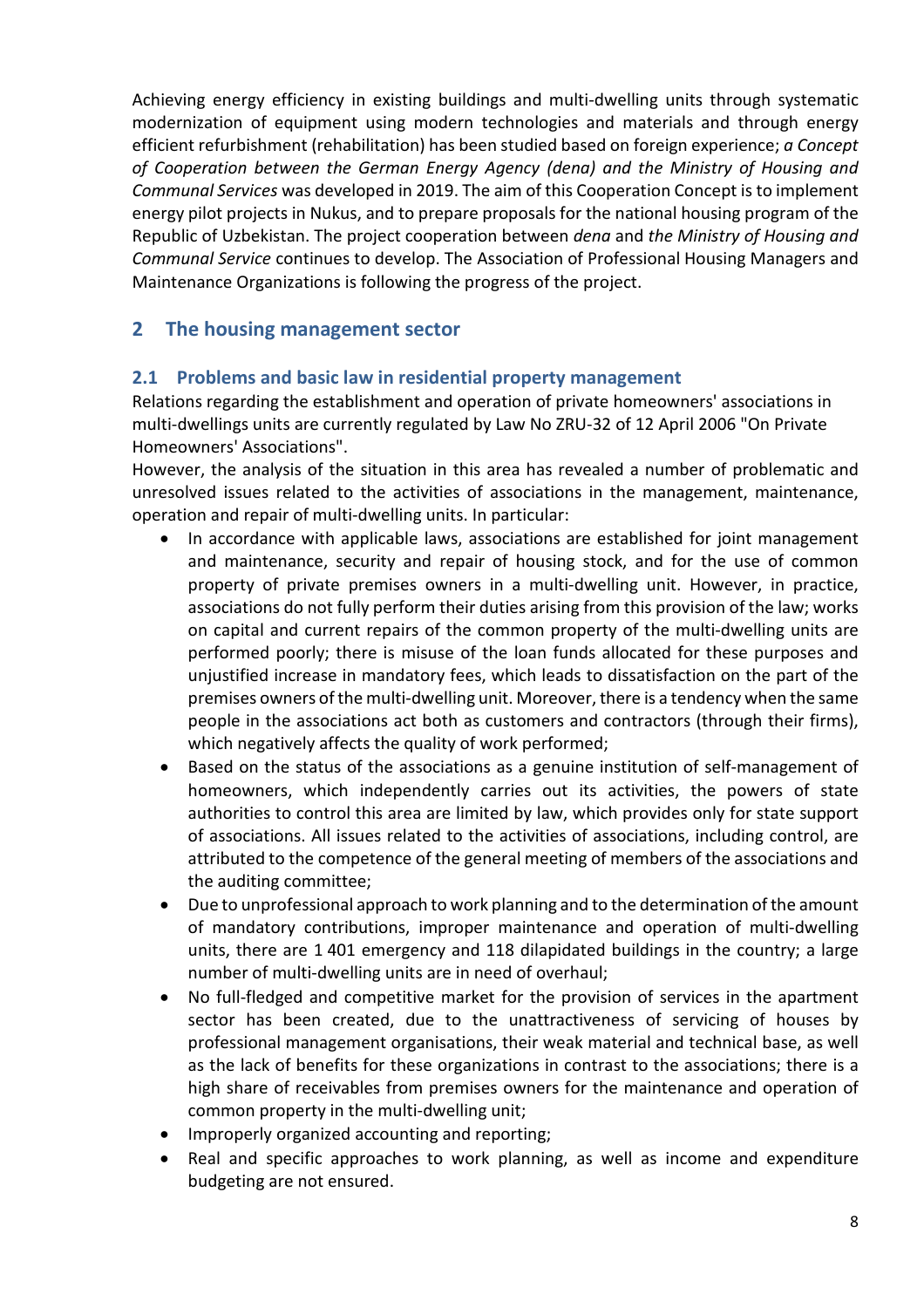In order to fundamentally revise the management of multi-dwelling units, the Law of the Republic of Uzbekistan "On Management of Multi-dwelling units" was adopted in 2019, providing for the regulation of the three modes of management of multi-dwelling units, i.e. management by associations, management directly by premises owners, and management by management organisations or administrators. This law enters into force on 1 August 2020.

#### **2.2 Characteristics of the residential property management sector**

#### **a. Management companies, service providers, HOAs and other authorities**

Under the Housing Code, multi-dwelling units are managed by

- Associations of private homeowners;
- Owners of residential premises of the multi-dwelling unit (directly);
- Third parties on a commercial basis organizations managing multi-dwelling units (professional management companies) or managers (individual entrepreneurs).

Currently, the common property of 34 513 multi-dwelling units in the country is maintained by:

- 4 480 professional management companies
- 247 associations of private homeowners
- Directly by apartment owners

In order to regulate the activities within all modes of management of multi-dwelling units, the Law of the Republic of Uzbekistan "On Management of Multi-Dwelling Units" was adopted. This law enters into force on 1 August 2020. Article 25 of the Law stipulates that in the case of provision of services and performance of works on management, maintenance and repair of common property, as well as improvement of the land plot adjacent to the multi-dwelling unit, the management organization or manager is exempt from payment of all types of taxes in terms of provision of services and (or) performance of these works. This legal provision is expected to stimulate the activities of management companies and their number will increase significantly.

#### **b. List of professions of employees of housing management companies and homeowners' organizations**

Article 13 of the *Education Law* of the Republic of Uzbekistan defines a vocational college as a three-year specialized secondary vocational and technical education institution, which provides students with comprehensive development of their professional aptitudes, skills and competencies and the acquisition of one or more specializations in their chosen professions.

In these vocational colleges, a 3-year compulsory education is organized for grade 9 graduates. The following professions in the colleges are intended for services for residential houses:

| No | Profession             | Code of the<br>profession | <b>Specialities</b>                                                                        |
|----|------------------------|---------------------------|--------------------------------------------------------------------------------------------|
|    | Maintenance Technician | 3340301                   | Technician for the maintenance and operation of<br>public amenities and housing facilities |
|    |                        |                           | Technician (mechanic) for maintenance and repair<br>of amusement facilities                |
|    |                        |                           | Greening technician                                                                        |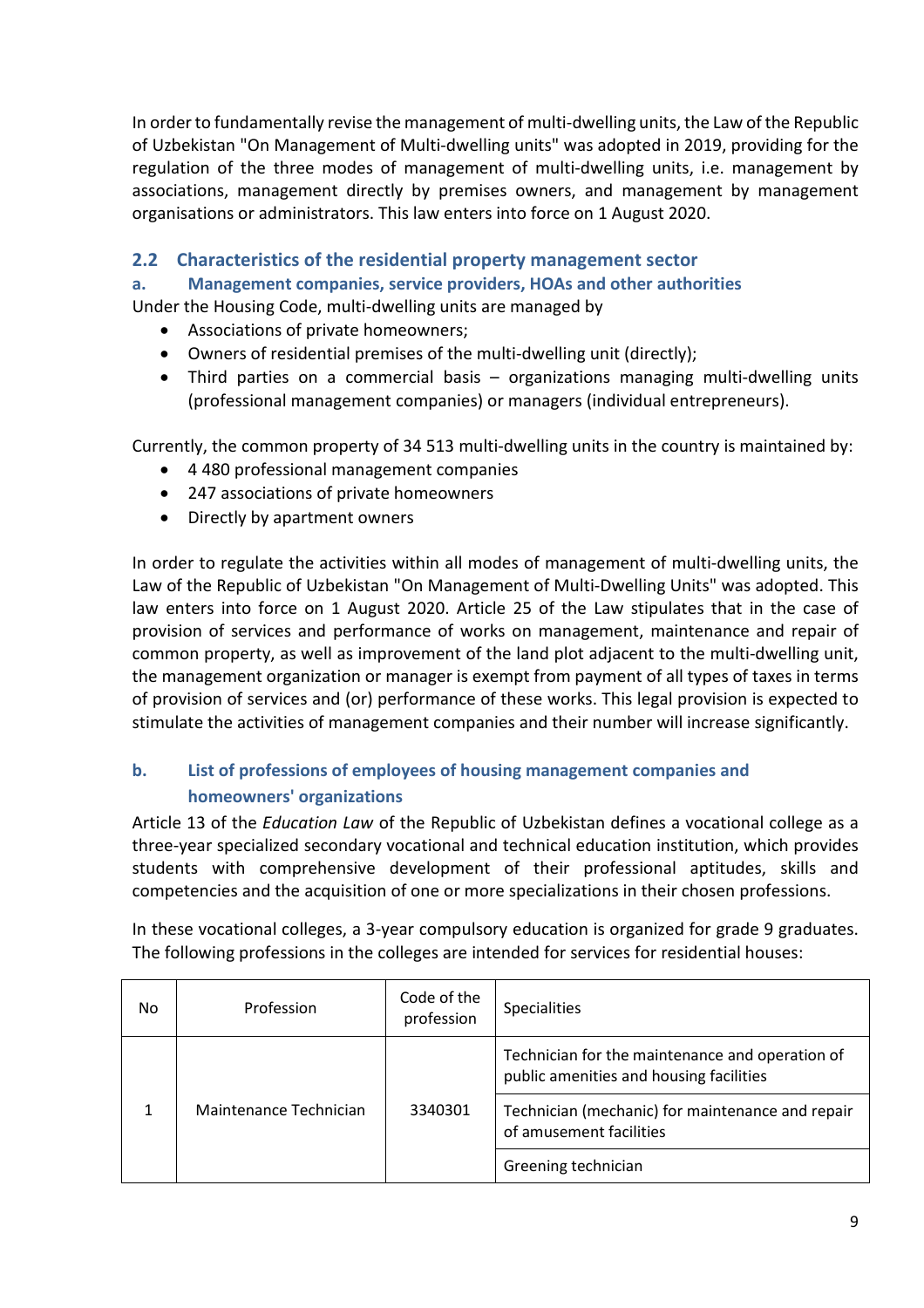|   |                                                                                                               |         | Technician for landscaping, repair and<br>maintenance of landscaping facilities   |
|---|---------------------------------------------------------------------------------------------------------------|---------|-----------------------------------------------------------------------------------|
|   | Registrar of Real Estate and<br>Maintenance of Residential<br>and Public Buildings                            | 3340302 | Registrar of real estate and maintenance of<br>residential and public Buildings   |
| 2 |                                                                                                               |         | Technician for valuation and state registration of<br>real estate                 |
|   | Technician for Repair and<br><b>Operation of Lifting</b><br><b>Equipment and Lifts</b>                        | 3340303 | Mechanical technician for repair and operation of<br>lifts and lifting mechanisms |
| 3 |                                                                                                               |         | Electrician for maintenance of lifts and lifting<br>mechanisms                    |
|   |                                                                                                               |         | Dispatch operator for maintenance of lifts and<br>lifting mechanisms              |
|   |                                                                                                               |         | Turner - milling operator                                                         |
|   |                                                                                                               |         | Electric and gas welder                                                           |
|   |                                                                                                               |         | Plumbing technician                                                               |
|   |                                                                                                               |         | <b>Electric and Gas Welder</b>                                                    |
|   |                                                                                                               |         | Operator-controller of gas and water consumption                                  |
|   | Technician for Installation,                                                                                  |         | Technician for maintenance and repair of gas                                      |
| 4 | Operation and Repair of                                                                                       | 3340401 | equipment                                                                         |
|   | Water, Gas and Sewage<br>Systems                                                                              |         | Water and sewage pipes fitter                                                     |
|   |                                                                                                               |         | Technician for manufacturing of parts and                                         |
|   |                                                                                                               |         | components for sanitary engineering systems and                                   |
|   |                                                                                                               |         | technological pipelines                                                           |
|   |                                                                                                               |         | Category "B" or "BC" driver                                                       |
|   |                                                                                                               |         | Water and wastewater treatment systems                                            |
|   |                                                                                                               |         | installation and operation technician                                             |
| 5 | Maintenance Technician<br>for Public Utilities                                                                | 3340402 | Water and wastewater treatment control                                            |
|   |                                                                                                               |         | technician                                                                        |
|   |                                                                                                               |         | Technician in a homeowners' association                                           |
|   |                                                                                                               |         | Electric and gas welder<br>Technician for the operation of specialized            |
|   | Mechanical Technician for<br>the Operation and Repair<br>of Specialized Machinery<br>and Sanitation Equipment | 3340403 | machinery and sanitation equipment                                                |
| 6 |                                                                                                               |         | Maintenance and repair technician for specialized                                 |
|   |                                                                                                               |         | machinery and sanitation equipment                                                |
|   |                                                                                                               |         | Category "B" or "BC" driver                                                       |
|   | Mechanic for Installation,<br>Operation and Repair of                                                         |         | Fitter for installation and repair of main, local and                             |
|   |                                                                                                               |         | network pipelines                                                                 |
| 7 | Main, Local and Network                                                                                       | 3340404 | Electric and gas welder                                                           |
|   | Pipelines (different                                                                                          |         |                                                                                   |
|   | branches)                                                                                                     |         |                                                                                   |
|   | Technician for Installation,                                                                                  | 3340405 | Maintenance fitter for ventilation systems and                                    |
| 8 | Operation and Repair of                                                                                       |         | external pipelines                                                                |
|   | Ventilation Systems and<br>Equipment                                                                          |         | <b>Electric and Gas Welder</b>                                                    |
|   | Loading and Unloading<br>Machine Operator                                                                     | 3340406 | Crane driver                                                                      |
|   |                                                                                                               |         | Crane operator                                                                    |
| 9 |                                                                                                               |         | Tractor operator                                                                  |
|   |                                                                                                               |         | Category "B" or "BC" driver                                                       |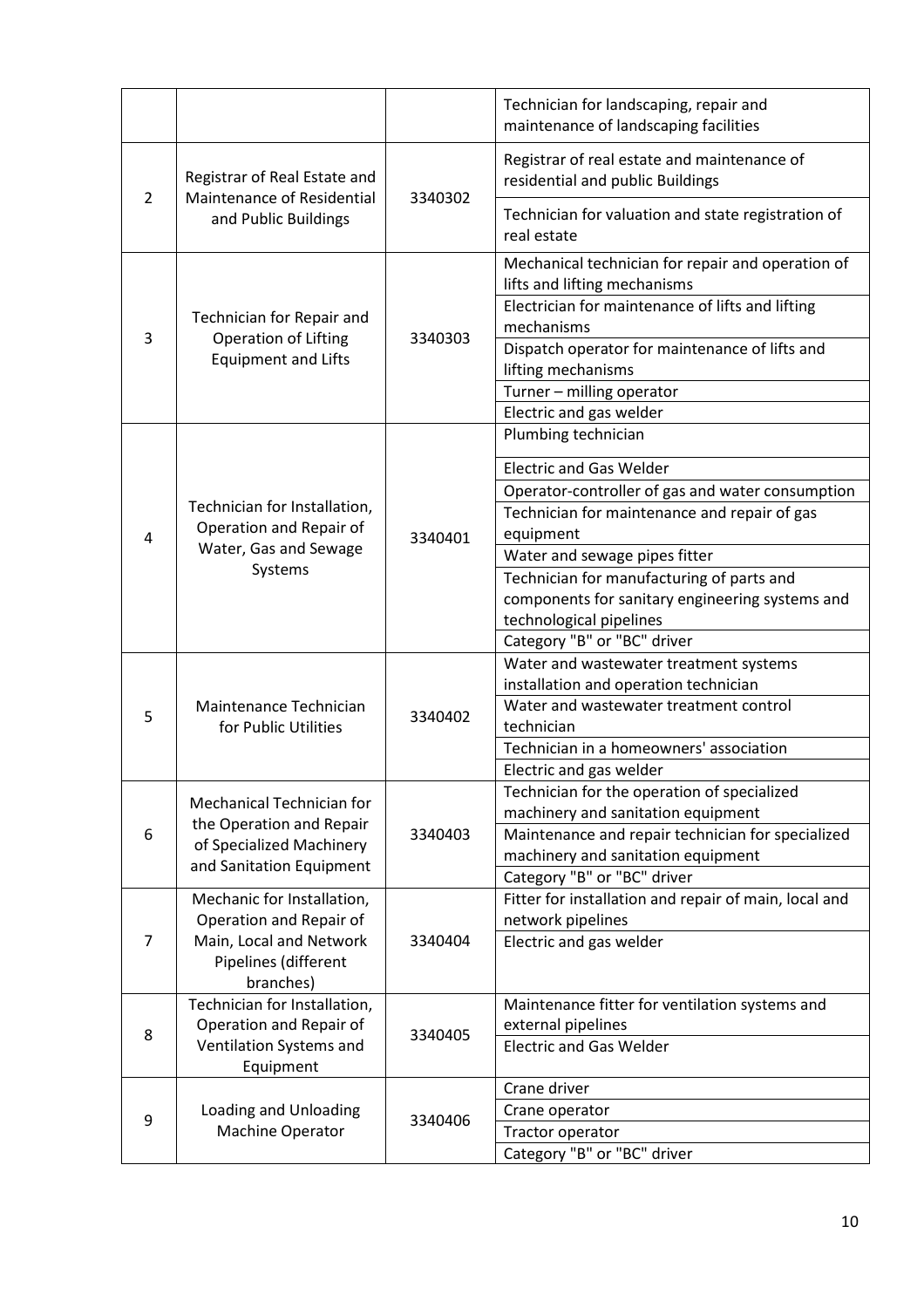#### **c. Legislation for the implementation of housing management activities**

The legislative framework for housing and communal services consists of the Housing Code, laws, presidential decrees and resolutions, and the resolutions of the Cabinet of Ministers of the Republic of Uzbekistan.

 The *Housing Code of the Republic of Uzbekistan*, adopted in 1998 and amended in 2006, governs relations between citizens, legal entities, state administration bodies and local authorities regarding the following issues: the emergence, exercise, change and termination of ownership; possession and use of residential premises; security, maintenance and repair of the housing stock; and monitoring of compliance with citizens' housing rights and the targeted use of the housing stock.

Cabinet of Ministers Decision No 278 of 11 May 2020 adopted a Program for the elaboration and submission of draft legislation to the Legislative Chamber of the Oliy Majlis of the Republic of Uzbekistan. This draft legislation provides for the drafting of a new version of the Housing Code by the end of 2020.

 The Law of the Republic of Uzbekistan "*On Protection of Private Property and Guarantees of Owners' Rights*" of 24 September 2012 regulates relations in the area of protection of private property and guarantees of owners' rights.

On 18 April 2017, Presidential Decree No UP-5017 *"On measures to further improve the management of the housing and communal services system"* established the Ministry of Housing and Communal Services of the Republic of Uzbekistan.

Presidential Decree No PP-2922 of 24 April 2017 "*On measures to further improve the system of maintenance and operation of the multifamily housing stock for the period 2017 – 2021*" was adopted. This Decree defines the main directions for further organizational improvement of the system of maintenance and operation of the multi-dwelling housing stock.

#### Recent legislative changes and their implications for the development of professional residential and non-residential property management

On 1 August 2020, the Law "*On Management of Multi-Dwelling Units*" came into force.

The law applies to owners of residential and non-residential premises in multi-dwelling units, multi-dwelling units management organizations and managers, homeowners' associations, as well as other people whose activities are related to the management of multi-dwelling units.

The main principles of multi-dwelling units management are freedom of choice of management method, self-governance, collegiality, openness and transparency, organizational and financial autonomy, and systematic reporting to the apartment owners.

The law **defines a multi-dwelling unit (multi-apartment building)** as a combination of two or more flats that have independent exits either to a plot of land adjacent to the apartment building or to the common use premises in the building.

The management method of a multi-dwelling units is determined by the general meeting of premises owners. The building may be managed directly by the owners of the premises, by a legal entity – the management organization, or by a natural person (individual entrepreneur) - the manager acting on the basis of an agreement. The management may also be delegated to a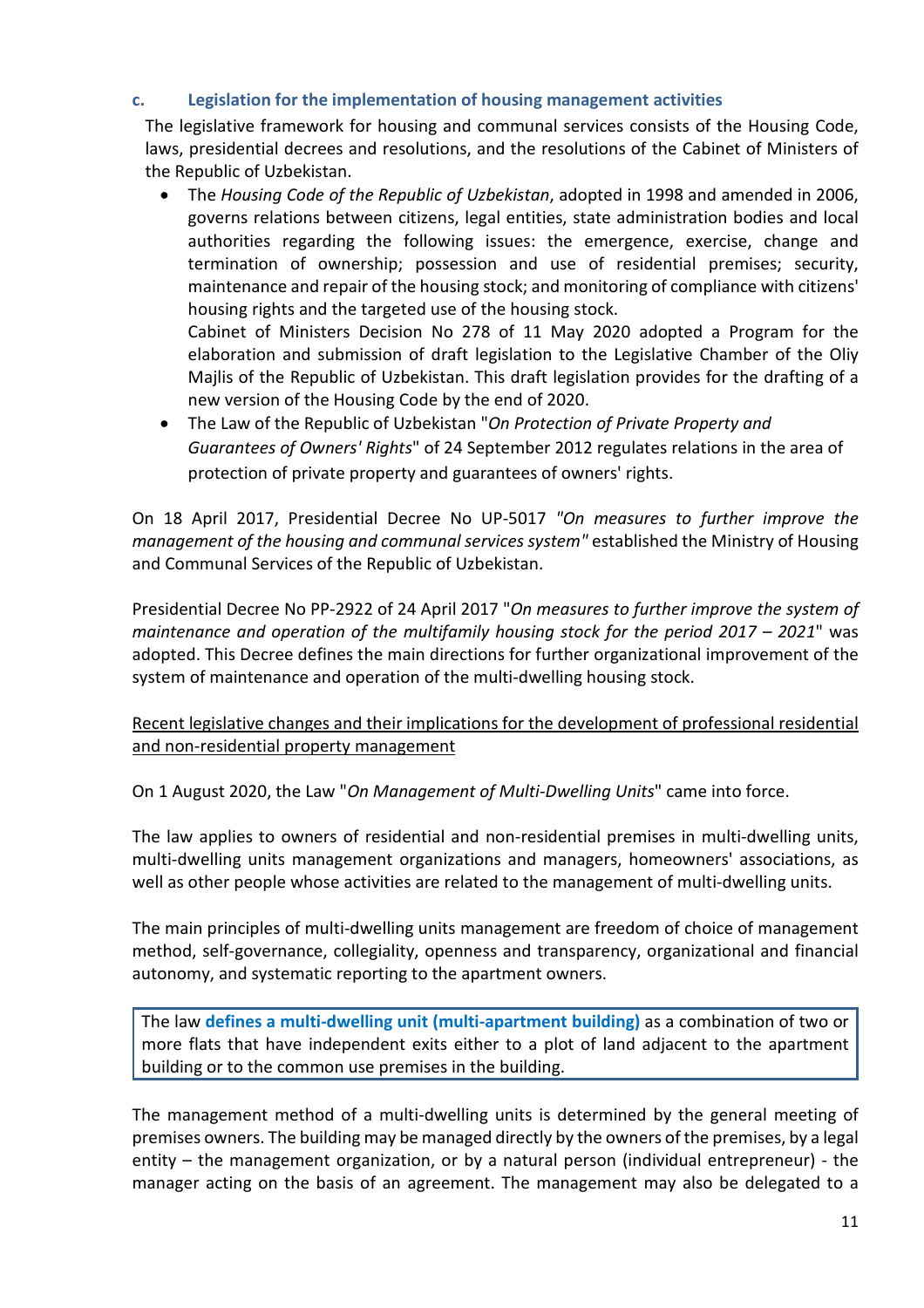homeowners' association, which is a non-profit organization that unites owners of residential and non-residential premises in one or several compactly located multi-dwelling units.

State control over the management of multi-dwelling units is the responsibility of the Inspectorate for Control over the Operation of the Multi-Dwelling Building Stock under the Ministry of Housing and Communal Services (Zhilfondinspektsiya). The law provides for the Zhilfondinspektsiya to control compliance with the rules and norms of technical operation of multi-dwelling units; prevention of unauthorized reorganization and redevelopment of premises by owners; compliance with the established rules; and systematic repair and maintenance of common property, facades of buildings and in-house engineering communications.

# **3 Description of the vocational training and qualifications system**

#### **3.1 Legislative requirements**

The national qualifications system comprises the following items:

- national qualifications framework;
- network qualifications frameworks;
- professional standards:
- educational programs (educational standard, qualification requirements, curriculum and syllabuses);
- certification of specialists.

Another important aspect of the implementation of the national qualifications system is that it defines specific training requirements.

Practical work is under way in the country to introduce this national qualifications system. Based on Presidential Decree No UP-5812 of 6 September 2019 "*On Additional Measures for Further Improvement of the Vocational Education System*", training requirements were established and a differentiated system of vocational education was introduced.

On 15 May 2020, a Decision of the Cabinet of Ministers of the Republic of Uzbekistan "*On Measures to Organise the Activities of the National System of Professional Knowledge and Skills Development in the Republic of Uzbekistan*" was adopted. This Decision approved the Regulation on the National System of Professional Knowledge and Skills Development and the National Qualifications Framework of the Republic of Uzbekistan.

Today, ministries and agencies are developing sectoral qualification frameworks and professional standards for professions and positions in their fields.

The problems of training competitive personnel capable of meeting the requirements of the domestic and foreign labour market, and the growing demand for mid-level training in today's rapidly developing science and technology have demonstrated the need for significant changes in the vocational education system.

Today, a differentiated system of vocational education has been established. Vocational education will be provided in the following institutions:

 Vocational schools, providing elementary vocational education in the form of full-time education based on 2-year integrated programs of general and special subjects; this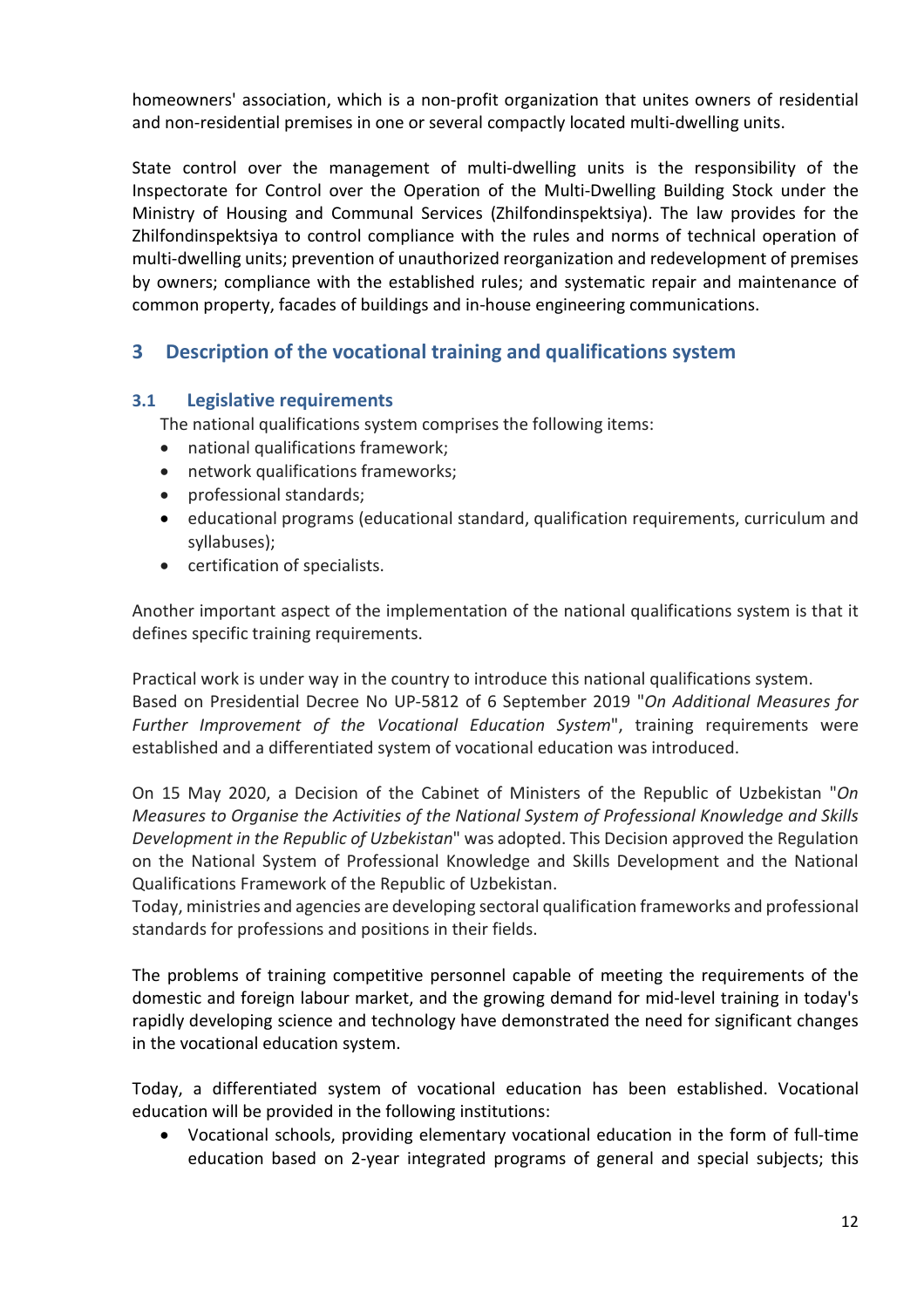education takes place in groups formed from graduates of grade 9 of comprehensive schools;

 Secondary vocational colleges, which train specialists according to at least level 3 of the International Classification, based on the principle of "lifelong learning", providing at least general secondary education up to 2 years in full-time and extramural forms, depending on the complexity of professions and specialties and based on the state order and payment contract.

One of the main objectives of the new vocational education system is the training of highly qualified personnel in accordance with the current needs of the domestic and foreign labour market.

Based on this, the "*Classifier of Professions and Specialities of Differentiated Vocational Education*" was developed and approved by Resolution of the Minister of Higher and Secondary Specialized Education No 131 of 20 February 2020.

# **3.2 Development and approval of educational programs**

Paragraph 7 of Presidential Decree No UP-5812 of 6 September 2019 "*On Additional Measures for Further Improvement of the Vocational Education System*" provides for the development and approval of educational programs for primary, secondary and special vocational education by 1 June 2020.

Educational programs are currently being developed to meet this objective. A working group consisting of employees of ministries, departments and organizations, teachers from universities and vocational colleges will be formed to develop educational programs. The developed educational programs are discussed by the Methodological Councils and the Coordinating Council of Educational and Methodological Associations in the field of higher and secondary specialized vocational education. These programs are approved by a relevant resolution of the Minister of Education and Science.

In 2020, the Working Commission of the Ministry of Housing and Communal Services and the Institute of Pedagogical Innovations, Management of Vocational Education, Retraining and Professional Development of Teachers, which included members of the PROMHOUSE Project Curriculum Working Group, developed qualification requirements for the profession 4.81.03.07 *Service Specialist of Housing and Communal Sector*. These requirements were endorsed on August 14, 2020, at the 3rd meeting of the Coordination Council of Educational Methodological Associations under the Ministry of Higher and Secondary Specialized Education of the Republic of Uzbekistan and approved by the Resolution of the Ministry No 419 of August 14, 2020.

General and vocational competences are also defined. General competence requirements for graduates in the field of housing and communal services include the following items:

- Ability to choose ways of solving various problems arising in the process of professional activity;
- Ability to work in a team in order to reach the goal set by the leader;
- Enhancement of professional skills and personal maturity;
- Ability to work in a team and task-oriented group, communicate with customers, colleagues, supervisors and the public in a sincere, polite and efficient manner;
- Ability to express themselves orally and in writing in the language of instruction;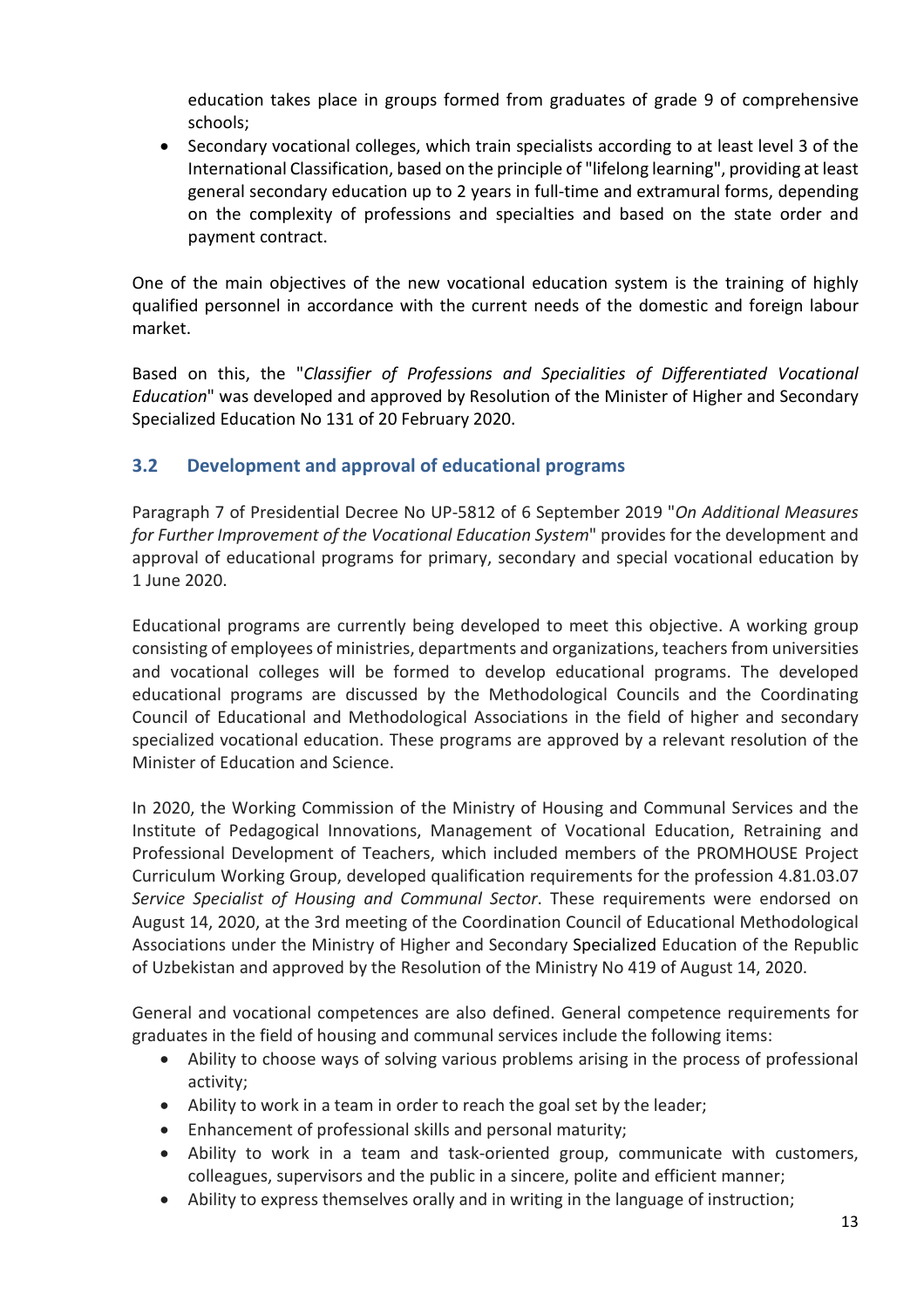- To have human qualities, love their nation and homeland, take pride in themselves and respect national traditions and values;
- Ability to use information and communication technologies in professional activities;
- Ability to work with professional documents;
- Skills to follow safety and health regulations in the field of professional activity;
- Skills of a housing and communal services specialist:
- Ability to use housing and communal services, provision of safe conditions (labour protection, compliance with safety regulations);
- Knowing how to use engineering and communicational systems of housing and communal services, buildings and constructions: gas, water, heat, electricity; and knowing how to use modern technical equipment, tools and devices;
- Knowing how to assemble and repair engineering systems and communications of housing and communal utilities, buildings and constructions: gas, water, heat, electricity and modern controlling equipment;
- Organization of home preparation and qualitative performance of efficient work in due time;
- Multi-dwelling registration and reporting boxes and preparing multifamily housing stock for seasonal operation;
- Drawing up and reporting of technical and other documents related to the management of the multi-dwelling units.

Based on these requirements, a model curriculum has been developed by the Vocational Education Centre of the Ministry of Higher and Secondary Specialized Education of the Republic of Uzbekistan. This curriculum was sent to colleges as a recommendation. When using this curriculum in colleges for the training of housing and utilities professionals, the methodological council of the college may modify the curriculum by a maximum of 20%. The PROMHOUSE Curriculum team will work on the model curriculum in 2021 in cooperation with the colleges, with which agreements are in place to implement vocational training for professions related to residential property management and maintenance.